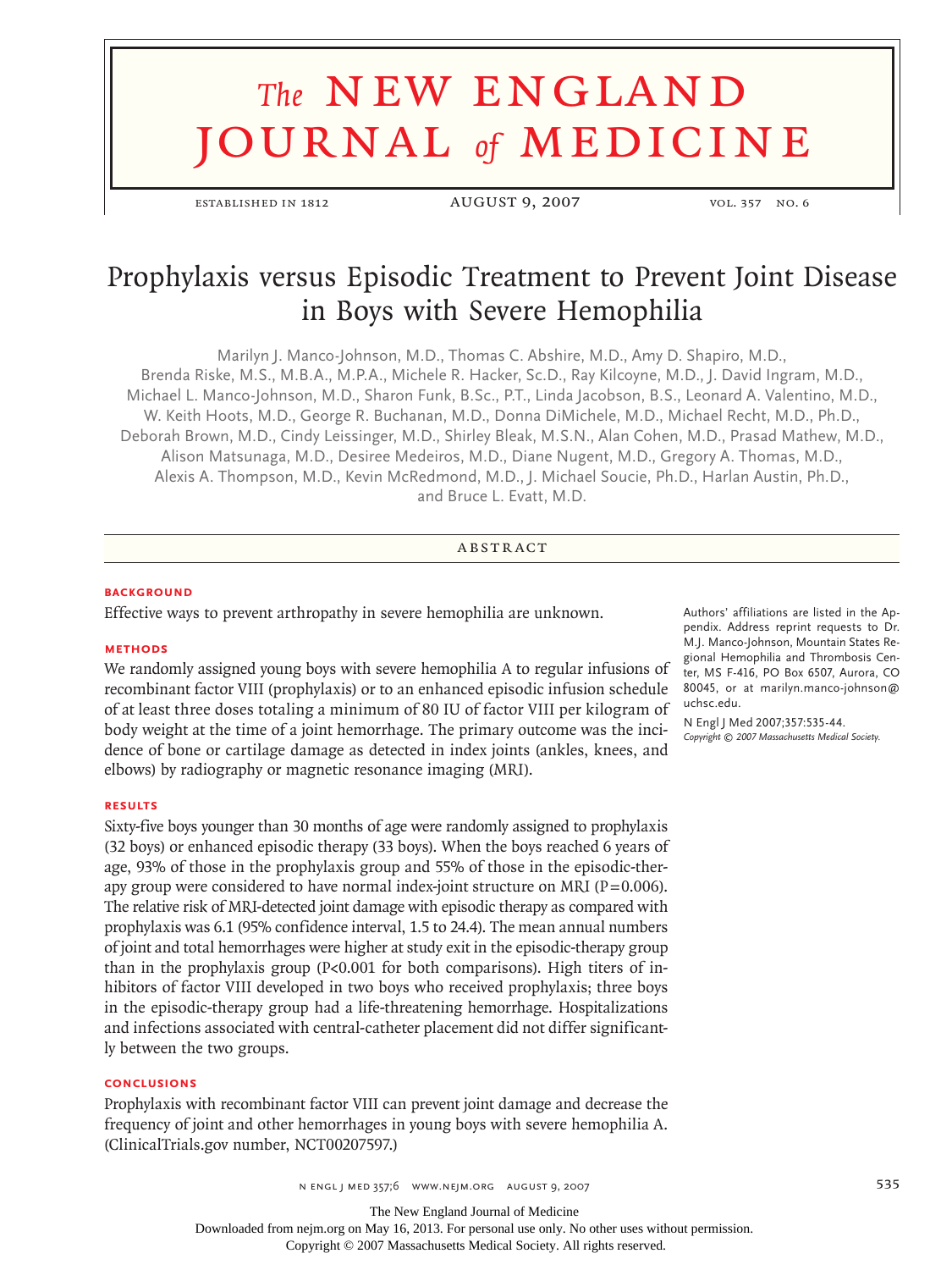**BEFORE THE DEVELOPMENT OF CRYOPRE-**<br>cipitate, a plasma fraction that contains con-<br>centrated factor VIII, boys with severe he-<br>mophilia A had a diminished life expectancy.<sup>1-3</sup> cipitate, a plasma fraction that contains concentrated factor VIII, boys with severe hemophilia A had a diminished life expectancy.<sup>1-3</sup> These children are at risk for many types of hemorrhages, but the predominant source of chronic coexisting disease is crippling, painful arthritis due to hemarthrosis.<sup>4</sup> Small trials were conducted in the 1960s to determine whether routine administration of factor VIII concentrate was effective as prophylaxis against hemophilic arthropathy.5-8 Clinically effective prophylactic schedules were developed empirically, without the benefit of data from controlled trials,<sup>9</sup> and many clinicians began to recommend prophylaxis with factor VIII.<sup>10</sup>

In the 1980s, when it was discovered that plasma-derived factor VIII concentrates were contaminated by human immunodeficiency and hepatitis viruses, the use of prophylaxis was severely curtailed.4 In 1992, approval of the first recombinant factor VIII molecule for replacement therapy in the United States allowed for safe prophylaxis in patients with hemophilia.<sup>11</sup> Petrini and colleagues reported the prevention of hemophilic arthropathy when prophylaxis was initiated before patients reached 2 years of age.<sup>12</sup> Aledort and others reported that prophylaxis slowed the progression of established joint damage.13 Nevertheless, questions remained as to when prophylaxis should begin, what dose of recombinant factor VIII should be administered, and how long prophylaxis should be provided. An important question that could be answered by a clinical trial was whether prophylaxis prevents joint hemorrhage and damage.<sup>14</sup>

The aim of our randomized trial was to determine whether prophylactic factor VIII infusions, given every other day, are more effective in preventing joint damage than an intensive replacement regimen given at the time of a hemarthrosis. The study focused on the index joints — ankles, knees, and elbows — because these joints are the most susceptible to hemophilic arthropathy. This trial was conducted in the context of a national hemophilia comprehensive care system.<sup>15</sup>

# METHODS

#### **Study Design**

We conducted a multicenter, randomized, openlabel trial, with written informed consent obtained from the parents or guardians of all patients. Enrollment began in August 1996, and the last subject to be enrolled completed the study in April 2005. The power calculation was based on pilot data indicating that normal joint structure would be maintained in 70% of children receiving prophylaxis and 20% of those receiving enhanced episodic therapy. Estimated proportions of loss of participants were 10% for the assessment of early joint damage, 7% for the development of high-titer factor VIII antibodies, 7% for the assessment of lifethreatening hemorrhage, and 10% for follow-up. Thus, 64 participants were needed to detect a significant difference between the two treatments with a two-sided test (0.05 alpha level and 95% power). Randomization was performed centrally and stratified by site in permuted blocks of 2, 4, or 6. The radiologists who reviewed joint images, the physiotherapists who performed joint examinations, and the laboratory technologists who performed assays were unaware of the patients' treatment assignments and status with respect to a history of bleeding.

#### **Eligibility and Exclusion Criteria**

Eligibility criteria were an age of less than 30 months, a factor VIII activity level of 2 U per deciliter or less, a history of two or fewer hemorrhages into each index joint, normal baseline joint imaging, undetectable levels of factor VIII inhibitor, a normal platelet count, and normal joint motion.

# **Treatment**

Children in the prophylaxis group received infusions of 25 IU of factor VIII (Kogenate or Kogenate FS, Bayer HealthCare) per kilogram of body weight every other day to prevent bleeding. The dose and the frequency of administration were based on pharmacokinetic studies and clinical experience.9,16 Hemarthroses were defined as acute episodes of joint pain with decreased joint motion. When hemarthroses occurred during prophylaxis, patients were treated with 40 IU per kilogram, and the assigned prophylaxis schedule was resumed the next day.

Children assigned to receive enhanced episodic therapy were treated only at the time of clinically recognized joint hemorrhage. The rationale for this treatment was to decrease inflammation and prevent joint damage by preventing rebleeding after a joint hemorrhage. Children in this group received 40 IU of factor VIII per kilogram at the time of joint hemorrhage and 20 IU at 24 hours and 72 hours after the first dose. Parents were

536 **between the 357;6 www.neim.org august 9, 2007** N ENGL J MED 357;6 WWW.NEJM.ORG AUGUST 9, 2007

The New England Journal of Medicine

Downloaded from nejm.org on May 16, 2013. For personal use only. No other uses without permission.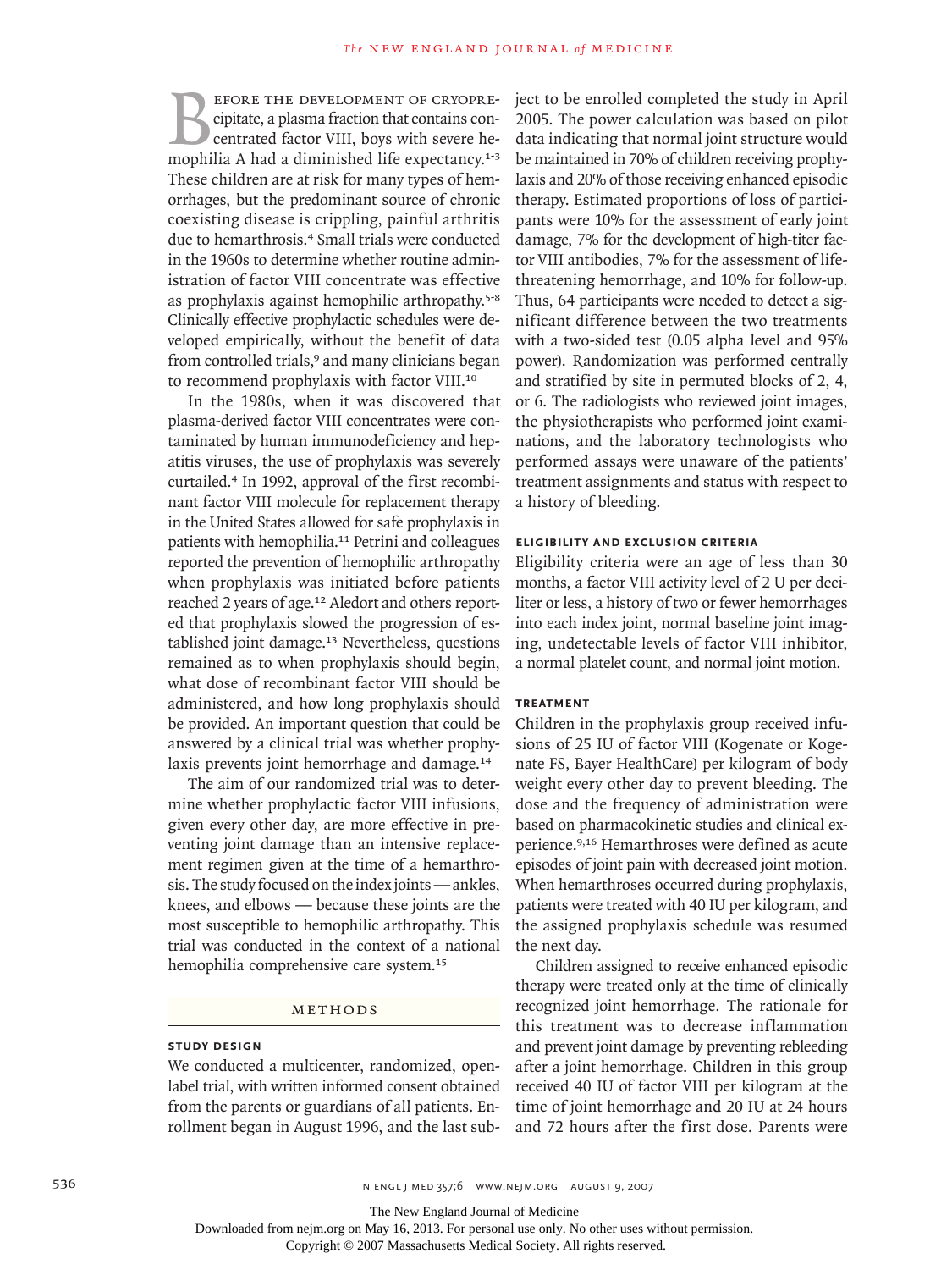encouraged to continue infusions of 20 IU of factor VIII per kilogram every other day until joint pain and impairment of mobility had completely resolved, for a maximum of 4 weeks. All other therapies, including surgery, and all bleeding events other than hemarthroses, including nasal, muscle, parenchymal, gastrointestinal, and intracranial hemorrhages, were managed according to local standards of practice. In both groups, the protocol allowed for two dose escalations of 5 IU of factor VIII per kilogram in the case of an inadequate response. The protocol did not require the use of central-venous-access devices, and all decisions regarding placement of the devices were made according to local standards.

#### **Outcome Measures**

The primary outcome was preservation of indexjoint structure, as determined by means of magnetic resonance imaging (MRI) and plain-film radiography at the completion of the study, when participants were 6 years old. Secondary outcomes were number of joint and other bleeding events, number of infusions, and total units of factor VIII administered. MRI and plain-film radiography were performed as described previously.17,18 Joint failure was defined as an MRI or radiograph score that indicated a subchondral cyst, surface erosion, or joint-space narrowing. MRIs and radiographs were read independently by two radiologists; discrepant readings were adjudicated by a third radiologist.

Reports of infusions of factor VIII and emergency-room and clinic visits were collected monthly. At quarterly visits, data were collected on hospitalizations, port placements, port removals, and infections. Each child was examined quarterly and weighed for calculation of the dose of factor VIII. Race and ethnic group were reported by the parent or guardian of each child.

Compliance was monitored by a review of infusion logs. However, no child was removed from the study for any level of noncompliance. Death, recurrent life-threatening hemorrhage, an inhibitory titer of 10 or more Bethesda units (BU), and hospitalization were classified as serious adverse events.

#### **Laboratory Assays**

Blood was collected quarterly for the detection and measurement of factor VIII inhibitors, measurement of factor VIII trough levels (in the prophylaxis group only), and serologic tests for hepatitis B and C, human immunodeficiency virus, and parvovirus. Titers of factor VIII inhibitors were determined with the use of the Bethesda assay.<sup>19</sup> Factor VIII trough levels were not used to alter dosing.

# **Clinical Assessment of Joints**

Clinical examination of joints, with assessment of swelling, strength, range of motion, pain, and gait, was performed semiannually, as previously described, and videotaped for central review at study entry, midpoint, and completion.<sup>20,21</sup>

#### **Protocol Failure before Study Completion**

The protocol allowed for early termination of participation if the assigned treatment was deemed inadequate for the child as evidenced by the development of factor VIII inhibitors, life-threatening hemorrhage, or bone or cartilage damage on joint imaging. If an inhibitory titer exceeded 25 BU in duplicate testing of the sample or if it exceeded 10 BU for more than 3 months, the child was withdrawn from the study. These thresholds were chosen to avoid the withdrawal of a child with a transient factor VIII inhibitor (Lusher JM: personal communication).<sup>22</sup>

Life-threatening hemorrhages were treated in accordance with local standards. After the resolution of the first such event, the assigned treatment was resumed. In the event of recurrence, the child was removed from the study, but data were retained for inclusion in intention-to-treat analyses.

Participants with clinically suspected early joint failure were eligible for an early joint evaluation. The joint (or joints) in question were evaluated by means of MRI, radiography, or both if the child had had 8 hemorrhages into an index joint within 12 consecutive months or 20 hemorrhages into an index joint since study enrollment or if the highest score obtainable on any one item of the joint physical examination had been recorded at least 2 weeks after hemarthrosis. If the imaging evaluation showed bone or cartilage damage, the child was removed from the study.

#### **Statistical Analysis**

We used Fisher's exact test to compare the two groups with respect to the primary outcome the proportion of children in whom normal joint structure was maintained, as determined by MRI or radiography. The relative risk of joint damage

The New England Journal of Medicine

Downloaded from nejm.org on May 16, 2013. For personal use only. No other uses without permission.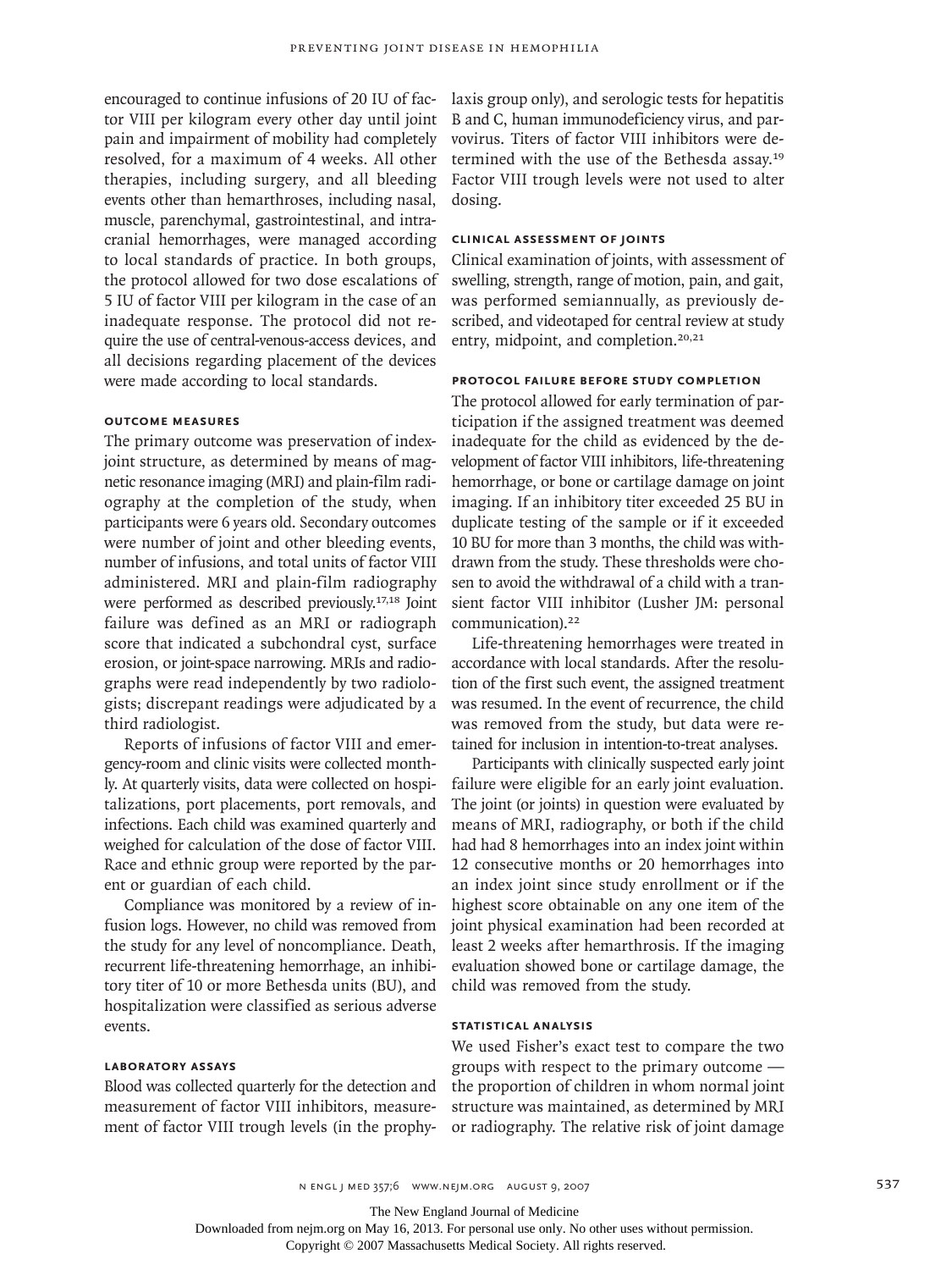

and 95% confidence intervals were calculated for the episodic-therapy group as compared with the prophylaxis group. Differences in secondary outcomes were evaluated with the t-test or the Mann– Whitney U test, as appropriate. The Spearman cor- 6 years. For the relation coefficient was calculated for data that were not normally distributed. Two-sided P values of less than 0.05 were considered to indicate statistical significance.

Two interim analyses were planned and conducted by an independent data and safety monitoring board after one third and two thirds of participants had undergone evaluation of the outcome measures. Data used for interim analyses included MRI and radiographic findings, the number of joint hemorrhages, the occurrence of lifethreatening hemorrhages, and the total number of hemorrhages and hospitalizations. All participants randomly assigned to a treatment group were included in the intention-to-treat analysis of the primary outcome. Data used for this analysis

included interim joint imaging studies in children who were withdrawn from the study because of **EXECUTE:** THE TWE THE REDRAMA TECH THE CELL, SUGLISHED OF RECONDITIONS IN SECTION 18 AUTHOR, PRESENT THE REDRAWN AND THE RECONDITIONS OF RECONDITIONS OF A LIGHT OF RECONDITIONS OF RECONDITIONS OF RECONDITIONS OF A LIGHT O Aann- formed in the remaining children at the age of 6 years. For the secondary analyses, data were included until withdrawal from the study, loss to follow-up, early protocol failure, or completion of the study at the age of 6 years.

> The proportion of data collected was calculated by dividing the number of data forms received by the number of forms expected. Compliance was determined by calculating the proportion of prescribed infusions that were actually administered.

# R esult s

Sixty-five children were enrolled in the study between August 1996 and March 2000; 32 children were randomly assigned to prophylaxis and 33 to enhanced episodic treatment (Fig 1). The two groups showed no differences in baseline demo-

The New England Journal of Medicine

Downloaded from nejm.org on May 16, 2013. For personal use only. No other uses without permission.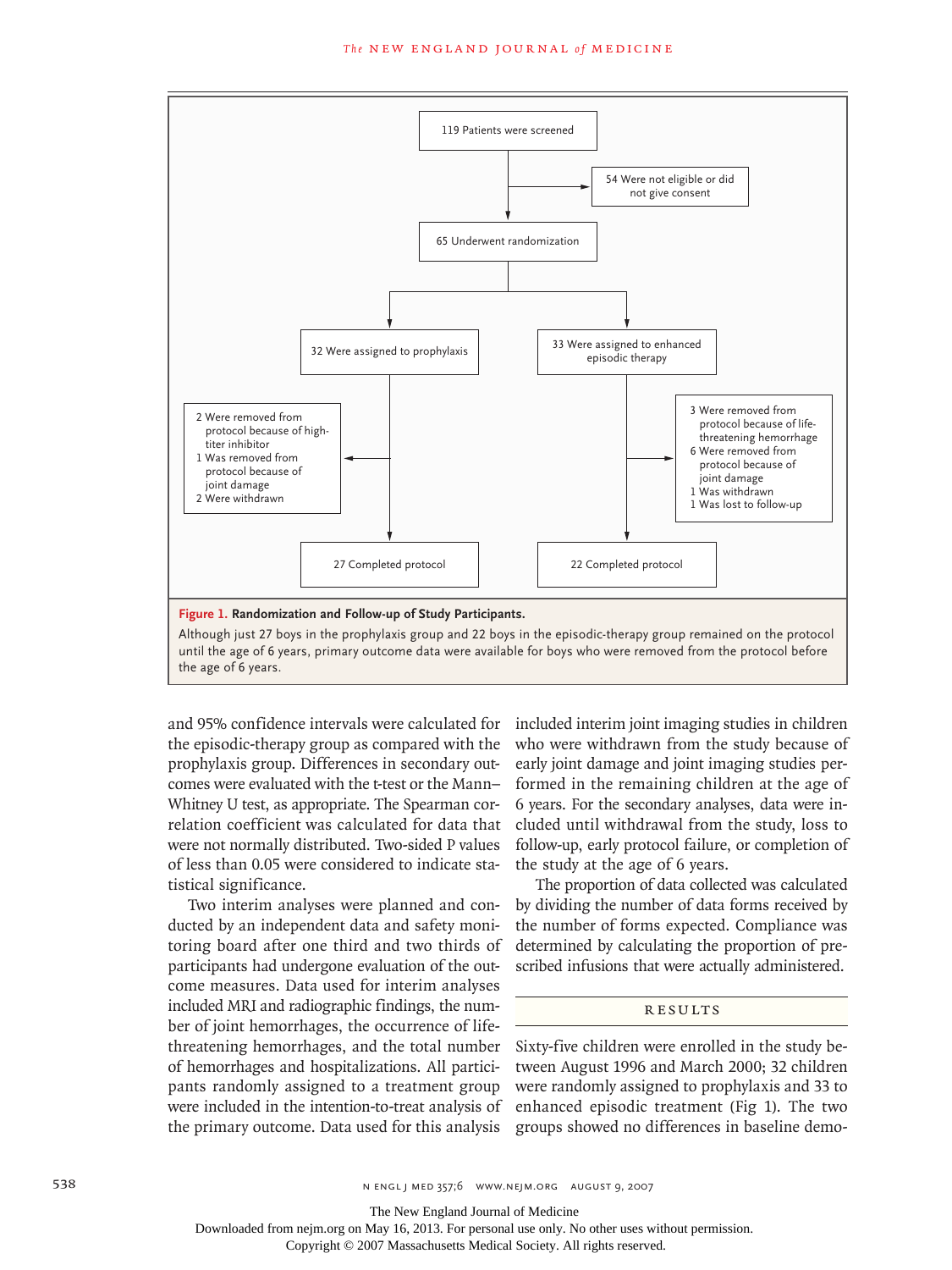**Participants.**

graphic characteristics (Table 1). The median factor VIII activity level for all the children was 0.6 U per deciliter, with a range of 0.3 to 2.0; 31 of the 65 participants (48%) had one or more hemarthroses into index joints before enrollment.

The mean period of participation in the study was 49 months (interquartile range, 48 to 58). Primary outcome data from both MRI and radiographic studies were obtained for 50 of 65 participants (77%); partial data (with either MRI or radiography) were obtained for 11 participants (17%); and there were no data available for 4 participants (6%). Mean compliance was 96% (interquartile range, 96 to 100) in the prophylaxis group and 98% (interquartile range, 98 to 100) in the episodic therapy group. Among all participants, an average of 94% of data forms were received.

Outcome results are shown in Table 2. According to the findings on MRI, the proportion of participants in whom all six index joints were normal at 6 years of age was 25 of 27 (93%) in the prophylaxis group and 16 of 29 (55%) in the enhanced episodic-therapy group  $(P=0.002)$ . As compared with the prophylaxis group, the episodictherapy group had a relative risk of damage to one or more joints, as shown by MRI, of 6.1 (95% confidence [CI], 1.5 to 24.4). The corresponding relative risk for the prophylaxis group, as compared with the episodic-therapy group, was 0.17, indicating an 83% reduction in the risk of joint damage as determined by MRI. With the use of radiography to assess joint damage, the relative risk was 5.2 (95% CI, 0.65 to 41.5) with episodic therapy as compared with prophylaxis. Radiographic and MRI readings were concordant in 97% of index joints.

A total of 18 abnormal joints (13 ankles, 3 elbows, and 2 knees) were detected in 15 children — 2 in the prophylaxis group and 13 in the episodic-therapy group. Six of the abnormalities were detected by both MRI and radiography, seven by MRI alone, and one by radiography alone. Only one type of imaging was available for the four remaining abnormal joints.

For each joint, the MRI score was compared with the total number of hemarthroses. As shown in Figure 2, some joints had abnormal MRI scores but no hemarthrosis, and some had normal MRI scores despite many hemarthroses. Bone and cartilage damage detected on MRI was not correlated with hemarthroses  $(P=0.63)$ , and overall the correlation of hemarthroses with MRI scores was

| Characteristic                                              | Prophylaxis<br>$(N = 32)$ | Enhanced<br><b>Episodic Therapy</b><br>$(N = 33)$ | P Value |
|-------------------------------------------------------------|---------------------------|---------------------------------------------------|---------|
| Mean age (yr)                                               | 1.6                       | 1.6                                               | 0.78    |
| Race or ethnic group - no. $(\%)^*$                         |                           |                                                   | 0.33    |
| White                                                       | 24 (75)                   | 25 (76)                                           |         |
| Black                                                       | 0                         | 3(9)                                              |         |
| Hispanic                                                    | 4(13)                     | 4(12)                                             |         |
| Asian or Pacific Islander                                   | 1(3)                      | 1(3)                                              |         |
| American Indian or<br>Alaskan native                        | 1(3)                      | $\mathbf{0}$                                      |         |
| Other                                                       | 2(6)                      | 0                                                 |         |
| Educational level of parent or<br>guardian - no. (%)        |                           |                                                   | 0.06    |
| $\leq$ 12 yr                                                | 20(63)                    | 13 (39)                                           |         |
| $>12$ yr                                                    | 12(37)                    | 20(61)                                            |         |
| First index-joint hemorrhage before<br>enrollment - no. (%) |                           |                                                   | 0.17    |
| Yes                                                         | 18 (56)                   | 13(39)                                            |         |
| <b>No</b>                                                   | 14(44)                    | 20(61)                                            |         |
| No. of previous index-joint<br>hemorrhages                  |                           |                                                   | 0.17    |
| Mean                                                        | 1.0                       | 0.6                                               |         |
| Range                                                       | $0 - 5$                   | $0 - 3$                                           |         |
| No. of previous total hemorrhages                           |                           |                                                   | 0.74    |
| Mean                                                        | 6.2                       | 6.8                                               |         |
| Range                                                       | $0 - 35$                  | $0 - 32$                                          |         |

**Table 1. Baseline Demographic and Clinical Characteristics of All Randomized** 

\* Race and ethnic group were reported by the parent or guardian of each child.

weak (r=0.14, P=0.02). Joint physical-examination scores showed a weak correlation with MRI scores  $(r=0.26, P<0.001)$ .

Table 2 shows secondary outcomes. Table 3 shows serious adverse events. Average monthly factor VIII use and hemorrhages, as well as joint physical examination scores, stratified by year of age, are shown in Figure 3. No statistically significant differences between the two treatment groups were found with respect to joint scores on physical examination (Fig. 3A).

A central-venous-access device was placed in 54 children (83%). In 12 of these boys (22%), at least one infection associated with the device developed. The median number of hospitalizations per year was similar for both study groups. Most hemophilia-related hospitalizations were for place-

The New England Journal of Medicine

Downloaded from nejm.org on May 16, 2013. For personal use only. No other uses without permission.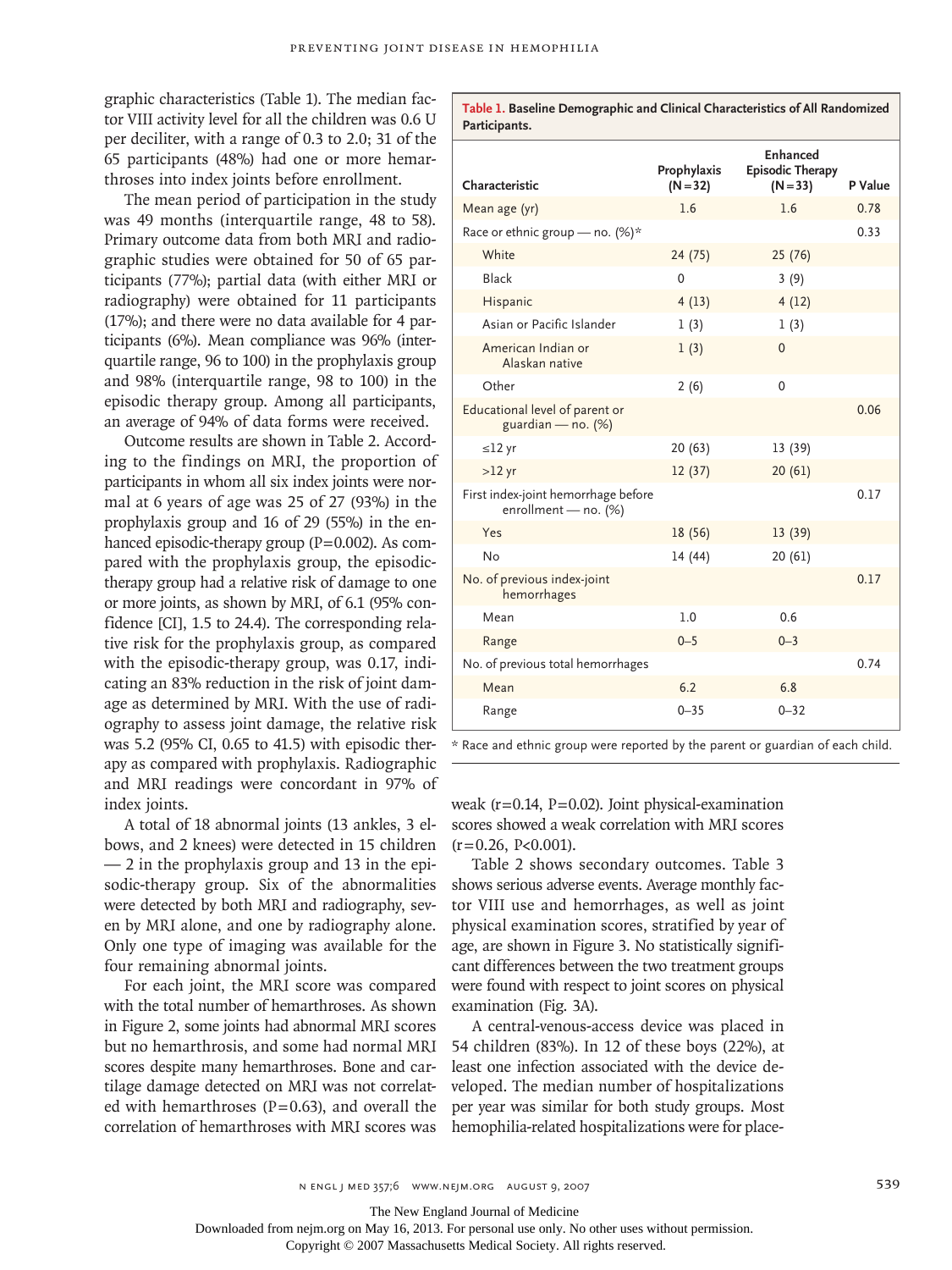| Table 2. Outcome Data.*                       |                           |                                                   |         |  |  |  |
|-----------------------------------------------|---------------------------|---------------------------------------------------|---------|--|--|--|
| Variable                                      | Prophylaxis<br>$(N = 32)$ | Enhanced<br><b>Episodic Therapy</b><br>$(N = 33)$ | P Value |  |  |  |
| MRI findings                                  |                           |                                                   |         |  |  |  |
| No. of participants with primary outcome data | 27                        | 29                                                | 0.73    |  |  |  |
| Joint damage - no. (%)                        | 2(7)                      | 13(45)                                            | 0.002   |  |  |  |
| No joint damage - no. (%)                     | 25 (93)                   | 16(55)                                            |         |  |  |  |
| Radiographic findings                         |                           |                                                   |         |  |  |  |
| No. of participants with primary outcome data | 28                        | 27                                                | 0.73    |  |  |  |
| Joint damage - no. (%)                        | 1(4)                      | 5(19)                                             | 0.10    |  |  |  |
| No joint damage - no. (%)                     | 27(96)                    | 22(81)                                            |         |  |  |  |
| No. of days in study                          |                           |                                                   |         |  |  |  |
| Mean                                          | 1,497                     | 1,490                                             | 0.95    |  |  |  |
| Total                                         | 47,895                    | 49,179                                            |         |  |  |  |
| Reported no. of factor VIII infusions         |                           |                                                   |         |  |  |  |
| Mean                                          | $653 + 246$               | 187±100                                           | < 0.001 |  |  |  |
| Total                                         | 20,896                    | 6,176                                             |         |  |  |  |
| Reported no. of factor VIII units infused     |                           |                                                   |         |  |  |  |
| Mean                                          | 352,793±150,454           | 113,237±65,494                                    | < 0.001 |  |  |  |
| Total                                         | 11,289,372                | 3,736,807                                         |         |  |  |  |
| Joint hemorrhages (no./participant/yr)        |                           |                                                   |         |  |  |  |
| Mean                                          | $0.63 + 1.35$             | $4.89 \pm 3.57$                                   | < 0.001 |  |  |  |
| Median                                        | 0.20                      | 4.35                                              |         |  |  |  |
| Total hemorrhages (no./participant/yr)        |                           |                                                   |         |  |  |  |
| Mean                                          | $3.27 \pm 6.24$           | $17.69 + 9.25$                                    | < 0.001 |  |  |  |
| Median                                        | 1.15                      | 17.13                                             |         |  |  |  |

\* Plus–minus values are means ±SD. The data on MRI and radiographic findings include interim-analysis data for children who were removed from the study because of early joint failure.

ment and removal of central-venous-access devices.

# Discussion

We found that prophylaxis with recombinant factor VIII was effective in preventing hemarthroses and structural joint damage (as detected by MRI) in young boys with hemophilia A.23 Reported suggestions for the best time to begin prophylaxis range from before the first joint hemorrhage<sup>9</sup> to before 1 to 2 years of age to before the occurrence of five hemarthroses.24 In our trial, prophylaxis was initiated between the ages of 6 and 30 months and was based on a history of joint hemorrhage rather than age. In the prophylaxis group, radiologic evidence of preserved joint architecture was found in 93% of participants at 6 years of age. In this group, 18 of 32 (56%) of the children had one or two hemarthroses into one or more index joints before prophylaxis, and 17 (53%) had one to five hemorrhages into one or more index joints during prophylaxis. Prophylaxis was efficacious in decreasing bleeding and joint damage after up to five hemarthroses.

More than half of the joint abnormalities that were detected by MRI were not apparent in radiographic studies, whereas only one joint abnormal-

540 **SAO** N ENGL J MED 357;6 WWW.NEJM.ORG AUGUST 9, 2007

The New England Journal of Medicine

Downloaded from nejm.org on May 16, 2013. For personal use only. No other uses without permission.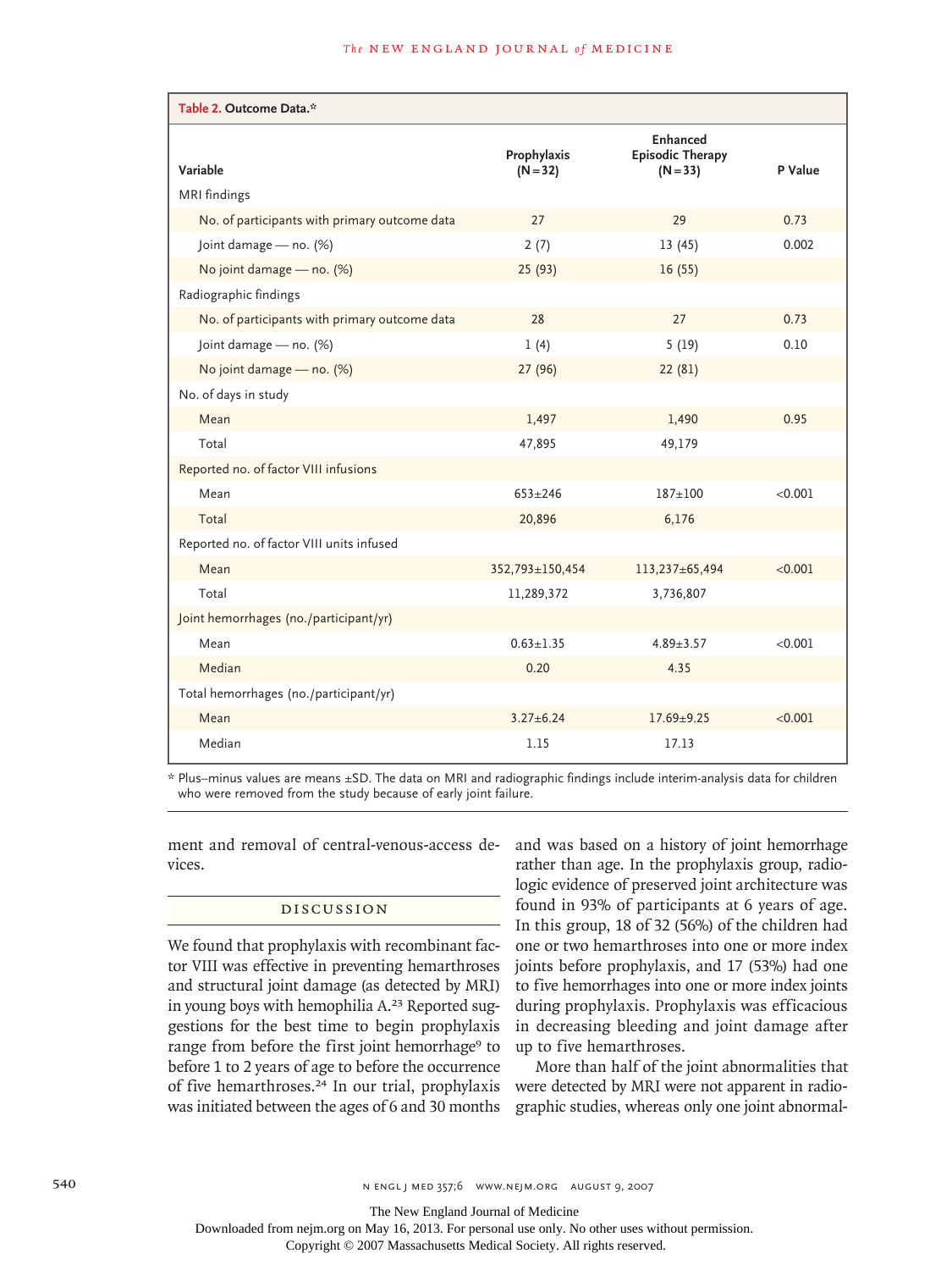ity that was detected by radiography was not detected by MRI, indicating that MRI is more sensitive than radiography. We believe that MRI is the preferable imaging technique for young boys with hemophilia.

Surprisingly, the number of clinically evident hemarthroses correlated weakly with the outcome as determined by MRI. In addition, joint abnormalities were not apparent on physical examination in the very young children in our study. It is possible that the joint score we used was insufficiently sensitive for the detection of early arthropathy, even though our physical-examination scoring system is more sensitive for the detection of mild abnormalities of gait, joint swelling, muscle strength, and atrophy than is that of the World Federation of Hemophilia.<sup>9,12,13,20</sup> Thus, the absence of overt hemarthroses and abnormalities of joints on physical examination can lead to the erroneous assumption that episodic therapy in young children with hemophilia is effective. We propose that chronic microhemorrhage into the joints or subchondral bone in young boys with hemophilia causes deterioration of joints without clinical evidence of hemarthroses and that prophylaxis prevents this subclinical process.

The enhanced episodic therapy used in this trial was experimental because it involved higher doses and more infusions of factor VIII than are provided in standard care. Enhanced episodic therapy was used because the outcome of standard care is poor.<sup>13</sup> Clearly, however, the results of enhanced episodic therapy were inferior to those of alternate-day prophylaxis.

Children who received enhanced episodic therapy had extra-articular bleeding in addition to hemarthroses; 10% had recurrent, life-threatening hemorrhage, including intracranial and gastrointestinal hemorrhage. Two children in the prophylaxis group were found to have high titers of factor VIII inhibitors. This finding was not unexpected, since inhibitors develop in 30% of children with severe hemophilia, usually within the first 50 exposures to factor VIII, and most of the children in our study had fewer than 50 factor VIII exposures at the time of enrollment.

Use of recombinant factor VIII has been estimated to account for more than 90% of the cost of hemophilia care.<sup>25,26</sup> By the age of 6 years, the children in the prophylaxis group in our study



# the Number of Hemorrhages in That Joint for Both **Treatment Groups. Figure 2. MRI Score for Index Joint According to**

damage on MRI. The larger bubbles represent more readings; a score of 0 indicates a normal joint and a score of 7 to 10 indicates damage to joint bone or car-The MRI score is the average of the two concordant  $t$ ilage. The size of each circle corresponds to the number of cases. The largest number of index joints had **Figure 1.12 Figure 1.12 Figure 1.12 Figure 1.12 Figure 1.12 Figure 1.12 Figure 1.12 Figure 1.12 Figure 1.12 Figure 1.12 Figure 1.12 Figure 1.12 Figure 1.12 Figure 1.12 Figure 1.12 Figure 1.12 Figure 1.12 Figure 1.12 Figur** of the graph shows the 14 joints with bone or cartilage than one joint. Some joints with no hemorrhages had high MRI scores, whereas some joints with more than 10 hemorrhages did not show bone or cartilage damage on MRI.

#### **Table 3. Serious Adverse Events.\***

| Event                                                      | Prophylaxis<br>$(N = 32)$ | Enhanced<br>Episodic<br>Therapy<br>$(N = 33)$ | P Value |
|------------------------------------------------------------|---------------------------|-----------------------------------------------|---------|
| Detection of high-titer inhibitor<br>(no. of participants) | $\overline{\phantom{0}}$  | $\Omega$                                      | 0.24    |
| Life-threatening hemorrhage<br>(no. of participants)       | $\Omega$                  | 3                                             | 0.24    |
| Hemophilia-related hospitalization<br>(no./participant/yr) |                           |                                               |         |
| Mean                                                       | $1.70 + 8.03$             | $0.47 + 0.85$                                 | 0.90    |
| Median                                                     | 0.25                      | 0.24                                          |         |
| CVAD (no. of participants)                                 | 29                        | 25                                            | 0.19    |
| $\geq$ CVAD-related infection<br>(no. of participants)     | 6                         | $6\overline{6}$                               | 0.95    |

\* Plus–minus values are means ±SD. CVAD denotes central-venous-access device.

The New England Journal of Medicine

Downloaded from nejm.org on May 16, 2013. For personal use only. No other uses without permission.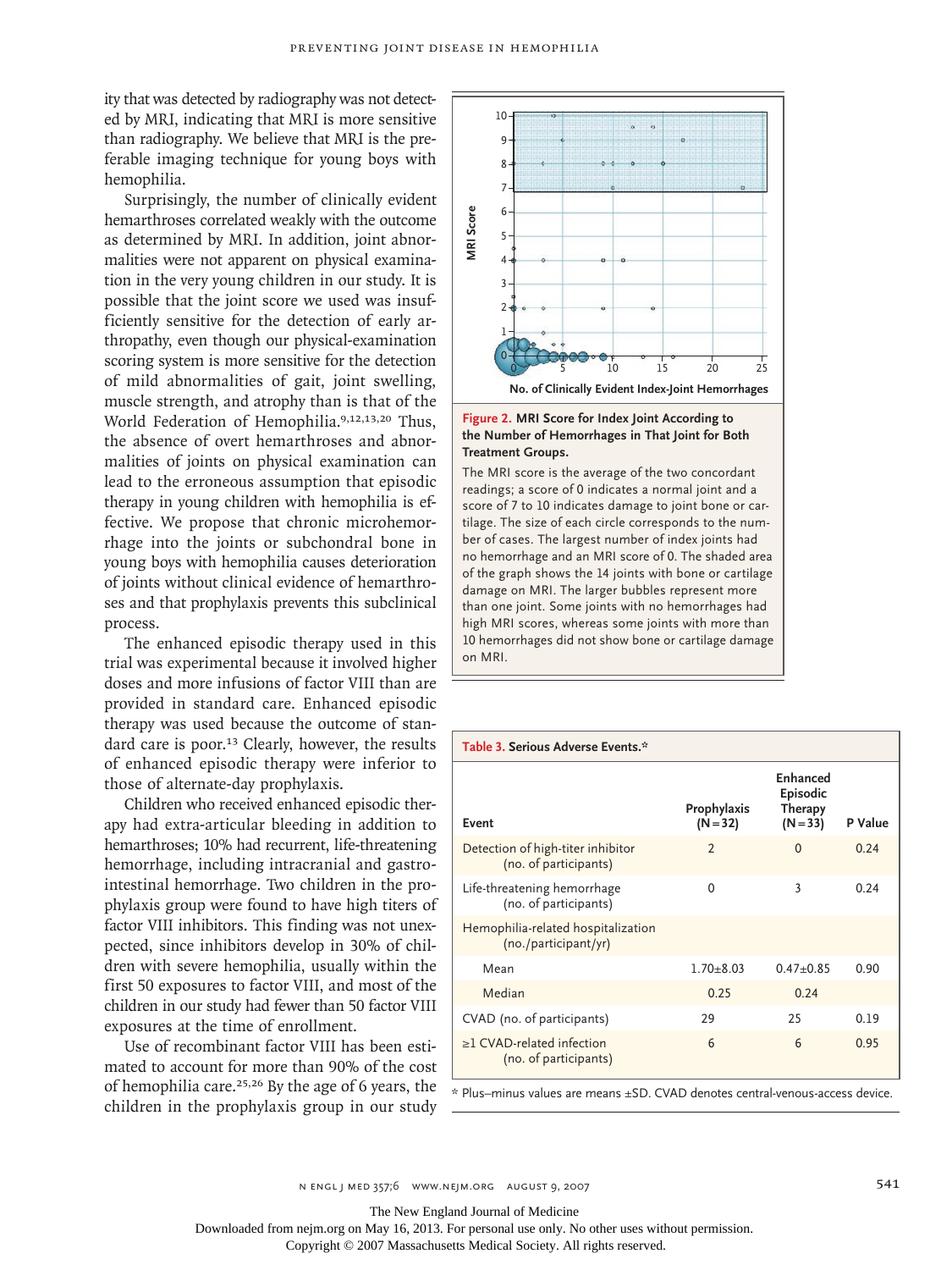

were receiving 6000 IU of factor VIII per kilogram per year, as compared with approximately 2500 IU per kilogram in the enhanced episodic group. At the a price of \$1 per unit of recombinant factor VIII, the cost of prophylaxis for a child weighing 50 kg could reach \$300,000 per year. hbinant factor VI

Prophylaxis has not been widely used in the care of patients with hemophilia. In 1995, when the current study was conceived, only 33% of U.S. children with hemophilia received prophylaxis.<sup>27</sup> The Centers for Disease Control and Prevention r. The reported that 51.5% of children with severe

م engl j med 357;6 www.nejm.org august 9, 2007<br>State in the state of the SS7;6 www.nejm.org august 9, 2007 **AUTHOR**, **AUTHOR, PRESS** 

The New England Journal of Medicine

Downloaded from nejm.org on May 16, 2013. For personal use only. No other uses without permission.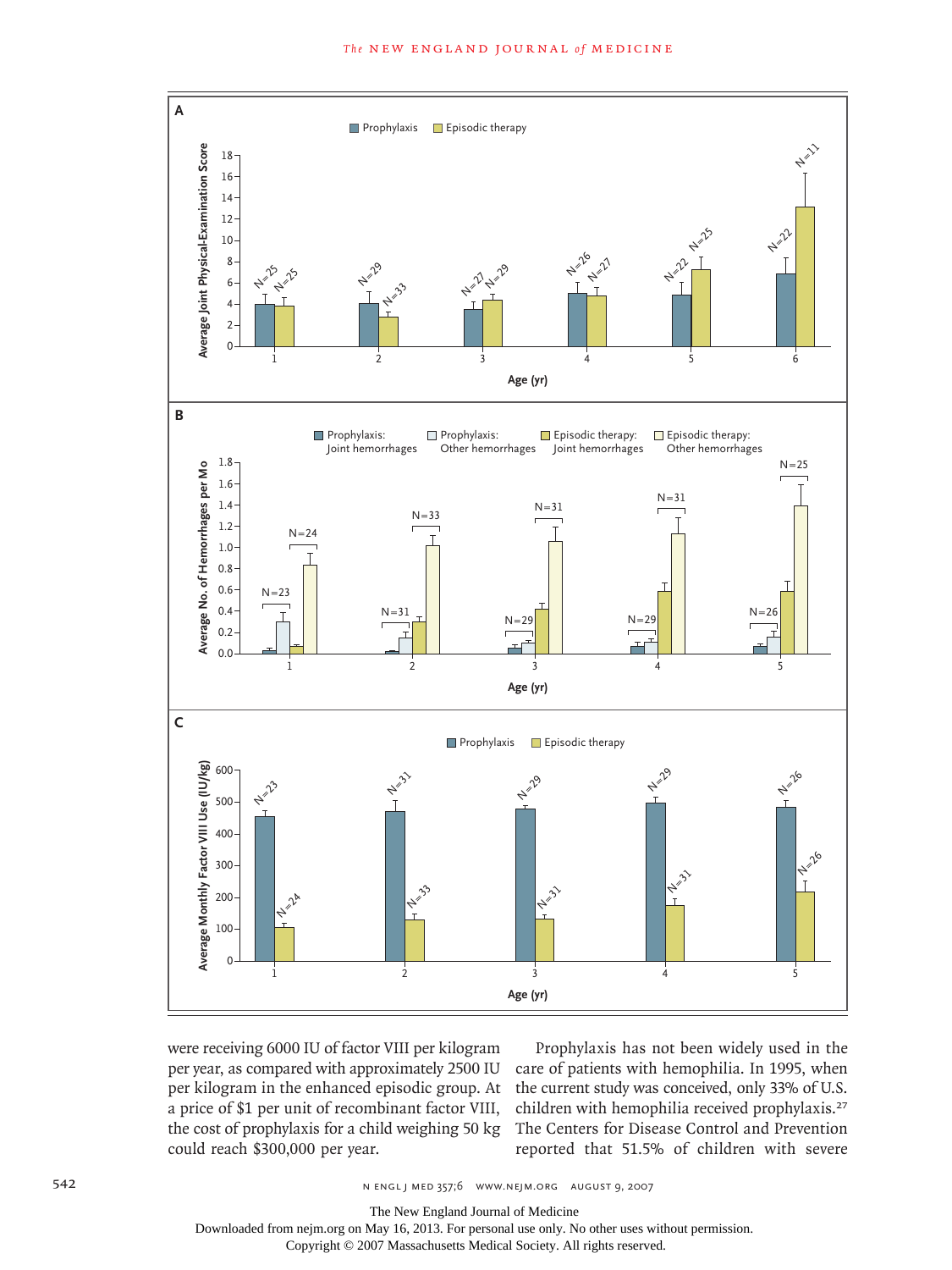#### **Figure 3 (facing page). Joint Scores on Physical Examination, Frequency of Bleeding Events, and Factor VIII Use According to Age and Study Group.**

Panel A shows the mean joint score on physical examination. The scale sums the scores of all six index joints. Mean joint scores for the two study groups were not significantly different at any age. In Panel B, mean joint and other hemorrhages increased progressively throughout the study in children receiving enhanced episodic therapy, whereas the mean numbers of joint and other hemorrhages remained at a low level in children receiving prophylaxis. As shown in Panel C, factor VIII use per kilogram rose progressively throughout the study period in the episode-therapy group; overall, however, there was greater use in the prophylaxis group than in the episodictherapy group (P<0.001 for each year of age). T bars indicate standard errors. N denotes the number of participants at risk in each age group.

hemophilia who were younger than 6 years of age received prophylaxis during 2004.<sup>28</sup> We previously reported that the time required for infusions, unwillingness on the part of the child, limitations in venous access, and difficulty in balancing prophylaxis with other family needs were major barriers to the implementation of prophylaxis.29 Even in the present group of highly motivated, intensively supported families, the infusion schedule was inadequate for 2 of the 32 participants in the prophylaxis group.

This study demonstrates the efficacy of prophylaxis with recombinant factor VIII in reducing the incidence of joint hemorrhages, life-threatening hemorrhages, and other hemorrhages and in lowering the risk of joint damage among young boys with severe factor VIII deficiency. However, the high cost of recombinant factor VIII is a barrier to widespread acceptance of prophylaxis.

Supported by grants from the Centers for Disease Control and Prevention (U27/CCU812106) and the National Institutes of Health (R00069). Bayer HealthCare donated the factor VIII used in the study but had no role in study design, data accrual, data analysis, or manuscript preparation. The Hemophilia and Thrombosis Research Society recruited sites for participation.

Dr. Manco-Johnson reports receiving consulting fees from Baxter BioScience, Bayer HealthCare, CSL Behring, and Wyeth, speaking fees from Baxter BioScience, Bayer HealthCare, CSL

Behring, and Novo Nordisk, licensure study support from Baxter BioScience, Bayer HealthCare, CSL Behring, Wyeth, and Novo Nordisk, and grant support from Bayer HealthCare; Dr. Abshire, consulting fees from Bayer HealthCare, CSL Behring, and Novo Nordisk and licensure study support from Baxter BioScience, Bayer HealthCare, CSL Behring, Octagen, and Wyeth; Dr. Shapiro, consulting fees from Baxter BioScience, Bayer HealthCare, Inspiration Biopharmaceuticals, Pro Metic, Syntonix Pharmaceuticals, and Wyeth, speaking fees from Baxter BioScience, Novo Nordisk, and Wyeth, licensure study support from Baxter Bio-Science, Bayer HealthCare, CSL Behring, Novo Nordisk, Octagen, and Wyeth, and grant support from Novo Nordisk; Ms. Riske, consulting and lecture fees from Bayer HealthCare; Dr. Valentino, consulting fees from Baxter BioScience, CSL Behring, and Wyeth, speaking fees from Baxter HealthCare, Novo Nordisk, and Wyeth, licensure study support from Baxter HealthCare, Novo Nordisk, and Wyeth, and grant support from Baxter Bio-Science; Dr. Hoots, consulting fees from Baxter BioScience, Bayer HealthCare, CSL Behring, Novo Nordisk, and Wyeth, speaking fees from Baxter Bioscience, Bayer HealthCare, Novo Nordisk, and Wyeth, licensure study support from Avigen, Baxter Bio-Science, Bayer HealthCare, CSL Behring, Grifols, Novo Nordisk, Octagen, Rho, and Wyeth, and grant support from Wyeth; Dr. DiMichele, consulting fees from Bayer HealthCare, speaking fees from Baxter BioScience, Bayer HealthCare, and Novo Nordisk, licensure study support from Baxter BioScience, CSL Behring, and Wyeth, and grant support from Baxter BioScience, Bayer HealthCare, CSL Behring, Grifols Biologics, and Wyeth; Dr. Recht, consulting fees from Baxter BioScience and licensure study support from Baxter BioScience and Wyeth; Dr. Leissinger, consulting fees from Baxter BioScience and CSL Behring, speaking fees from Sanofi-Aventis and Grifols, and licensure study support from Baxter BioScience, Bayer HealthCare, and Wyeth; Dr. Mathew, consulting fees from Bayer HealthCare and CSL Behring, speaking fees from Baxter BioScience, Bayer HealthCare, CSL Behring, Novo Nordisk, and Wyeth, and licensure study support from Baxter BioScience, Bayer HealthCare, Novo Nordisk, and Wyeth; Dr. Nugent, consulting fees from Bayer HealthCare and Novo Nordisk and licensure study support from Bayer HealthCare and CSL Behring; Dr. Thompson, consulting and speaking fees from Novartis and grant support from Baxter BioScience and Novartis; and Dr. Brown, licensure study support from Grifols, Baxter HealthCare, Novo Nordisk, Octagen, and Wyeth and grant support from CSL Behring. No other potential conflict of interest relevant to this article was reported.

We thank the Data and Safety Monitoring Board members — Dr. Louis Aledort (chair), Dr. David Tubergen, Dr. Gary Cutter, Dr. Mark Yarborough, Mary Jo Cleveland, and Susan Havens — for their valuable contributions throughout the study; the study nurses, especially Sheryl Giambartolomei, for their diligence in data collection; Dr. Neil Goldenberg for his thoughtful comments and support in the conduct and analysis of the study; Dr. Eduard Gorina, Dr. Peter Larsen, Dr. Richard Lutes, and Chris Cheney of Bayer HealthCare; and the parents and participants who made this study possible. This article is dedicated to Dr. Ray Kilcoyne, pioneer in magnetic resonance joint imaging in hemophilia, who died shortly after completion of the Joint Outcome Study.

#### **appendix**

The authors are affiliated with the following institutions: the University of Colorado and Health Sciences Center (M.J.M.-J., B.R., R.K., M.L.M.-J., S.F., L.J.,) and Children's Hospital (M.J.M.-J., J.D.I.), Denver; Emory University, Atlanta (T.C.A.); Indiana Hemophilia and Thrombosis Center, Indianapolis (A.D.S.); Beth Israel Deaconess Medical Center, Harvard Medical School, Boston (M.R.H.); Rush Children's Hospital, Chicago (L.A.V.); University of Texas, Houston (W.K.H., D.B.); University of Texas Southwestern Medical Center and Children's Medical Center at Dallas (G.R.B.); Weill Medical College of Cornell University, New York (D.D.); Phoenix Children's Hospital, Phoenix, AZ (M.R.); Tulane University, New Orleans (C.L.); Primary Children's Hospital, Salt Lake City (S.B.); University of Pennsylvania School of Medicine, Children's Hospital of Philadelphia (A.C.); University of New Mexico, Albuquerque (P.M.); Oakland Children's Hospital, Oakland, CA (A.M.); University of Hawaii, Honolulu (D.M.); Children's Hospital of Orange County, CA (D.N.); Oregon Health and Science University, Portland (G.A.T.); Children's Memorial Hospital and Northwestern University, Chicago (A.A.T.); Palmetto Health Richland, Columbia, SC (K.M.); and Centers for Disease Control and Prevention, Atlanta (J.M.S., H.A., B.L.E.).

The New England Journal of Medicine

Downloaded from nejm.org on May 16, 2013. For personal use only. No other uses without permission.